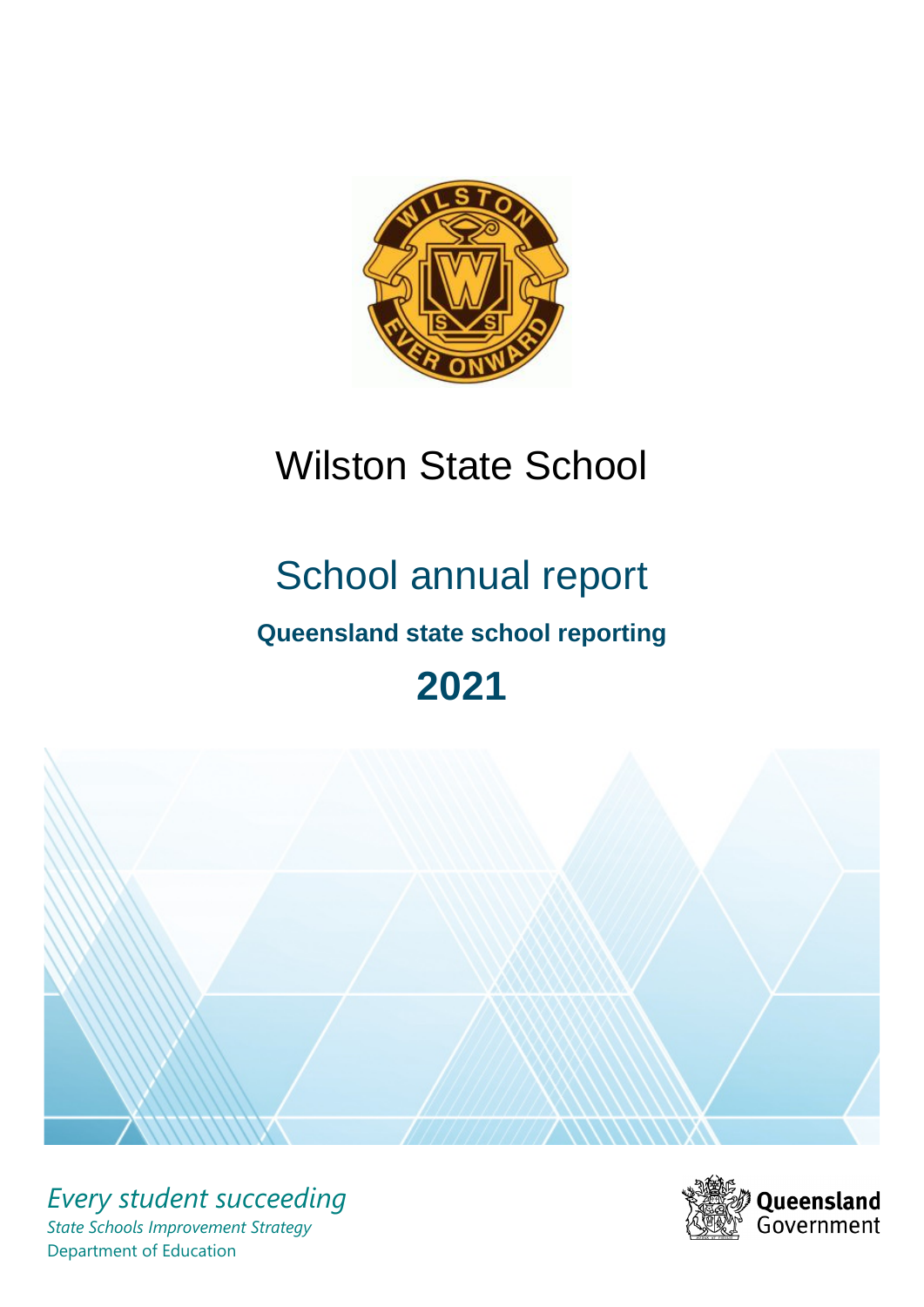**OFFICIAL – Public** Published as information source only. Public information used to create this report may not appear in this format in the public domain Please refer to disclaimer information.

#### **Contact details**

| <b>Postal Address</b> | PO Box 6 Grange 4051          |
|-----------------------|-------------------------------|
| <b>Phone</b>          | (07) 3552 8444                |
| Fax                   | $(07)$ 3552 8400              |
| Email                 | principal@wilstonss.eq.edu.au |
| Website               | https://wilstonss.eq.edu.au   |

#### **Disclaimer**

The materials presented in this report are distributed by the Department of Education (the department) as an information source only.

The information and data in this report is subject to change without notice.<br>The department makes no statements, representations, or warranties about the accuracy or completeness of, and you should not rely on, any informa report.

The department disclaim all responsibility and all liability (including without limitation, liability in negligence) for all expenses, losses, damages and costs you might incur as a result of the information in this report being inaccurate or incomplete in any way, and for any reason. Despite our best efforts, the department makes no warranties that the information in this report is free of infection by computer viruses or other contamination.

2021 School annual report Wilston State School 1 and 2008 1 and 2008 1 and 2008 1 and 2008 1 and 2008 1 and 2008 1 and 2008 1 and 2008 1 and 2008 1 and 2008 1 and 2008 1 and 2008 1 and 2008 1 and 2008 1 and 2008 1 and 2008 1 and 2008 1 and 2008 1 a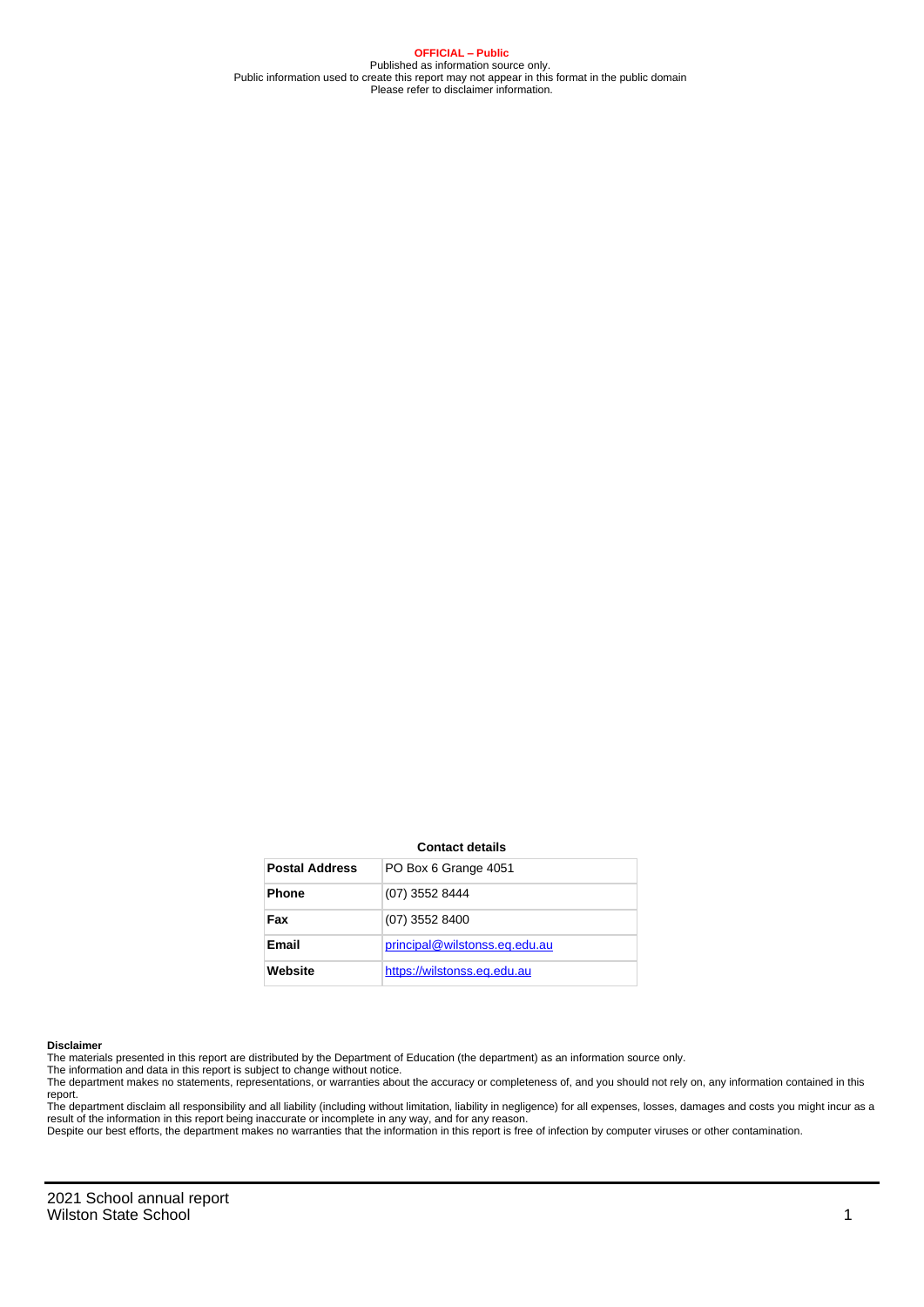| School context                   |                                                                                                                                                                                              |
|----------------------------------|----------------------------------------------------------------------------------------------------------------------------------------------------------------------------------------------|
| Coeducational or single sex      | Coeducational                                                                                                                                                                                |
| <b>Independent Public School</b> | No.                                                                                                                                                                                          |
| Year levels offered in 2021      | Prep Year - Year 6                                                                                                                                                                           |
| Webpages                         | Additional information about Queensland state schools is located on the:<br>My School website<br>Queensland Government data website<br>Queensland Government schools directory website.<br>٠ |

# **Characteristics of the student body**

### **Student enrolments**

#### **Table 1: Student enrolments by year level**

|                   |      | <b>February</b> |      |      | <b>August</b> |      |
|-------------------|------|-----------------|------|------|---------------|------|
| Year Level        | 2019 | 2020            | 2021 | 2019 | 2020          | 2021 |
| <b>Prep Year</b>  | 122  | 143             | 113  | 125  | 143           | 115  |
| Year 1            | 132  | 128             | 146  | 130  | 130           | 144  |
| Year 2            | 152  | 134             | 132  | 156  | 137           | 130  |
| Year <sub>3</sub> | 113  | 154             | 136  | 112  | 154           | 142  |
| Year 4            | 148  | 112             | 153  | 151  | 111           | 153  |
| Year 5            | 116  | 133             | 96   | 115  | 129           | 97   |
| Year <sub>6</sub> | 105  | 108             | 126  | 104  | 107           | 127  |
| <b>Total</b>      | 888  | 912             | 902  | 893  | 911           | 908  |

Notes

1. Student counts include headcount of all full- and part-time students at the school.

## **Average class sizes**

#### **Table 2: Average class size information for each phase of schooling**

| <b>Year Levels</b> | 2019 | 2020 | 2021 |
|--------------------|------|------|------|
| Prep – Year 3      | 24   | 23   | 24   |
| Year 4 – Year 6    | 28   | 27   | 25   |

Notes

1. Classes are measured against the target of 25 students per teacher in Prep to Year 3 and Years 11 to 12, and target of 28 students per teacher in Years 4 to 10. Where composite classes exist across cohorts (e.g. Year 3/4) the class size targets would be the lower cohort target.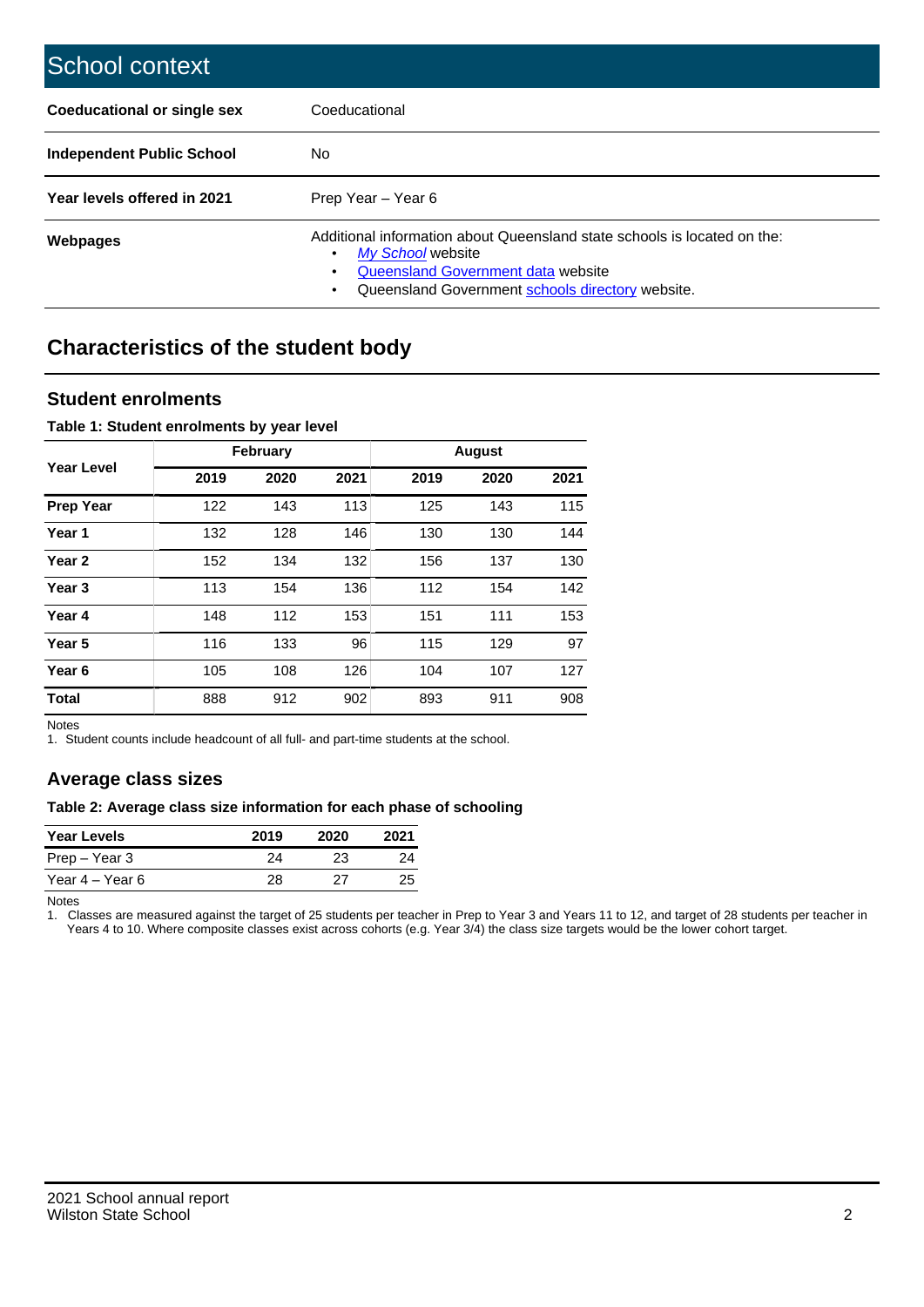## **Respectful relationships education**

To support students' learning, health and wellbeing all state schools are required to implement respectful relationships education through the Prep to Year 10 Australian Curriculum: Health and Physical Education and/or through school pastoral care programs across Prep to Year 12.

### **Parent, student and staff satisfaction**

Tables 3–5 show selected items from the Parent/Caregiver, Student and Staff School Opinion Surveys. In response to the COVID-19 health emergency, the annual school opinion surveys of students, teachers and staff were not administered in 2020. A new time series started in 2021 and data from this collection is not considered directly comparable with earlier collections due to significant methodology changes.

For state level information go to the **[School Opinion Survey](https://qed.qld.gov.au/publications/reports/statistics/schooling/schools/schoolopinionsurvey) webpage**.

#### **Table 3: Parent/Caregiver Survey**

| Percentage of parents/caregivers who agree <sup>1</sup> that:                                               | 2019  | 2020 | 2021  |
|-------------------------------------------------------------------------------------------------------------|-------|------|-------|
| This is a good school.                                                                                      | 93.9% |      | 94.9% |
| My child likes being at this school. <sup>2</sup>                                                           | 92.2% |      | 96.4% |
| My child feels safe at this school. <sup>2</sup>                                                            | 94.1% |      | 94.2% |
| My child's learning needs are being met at this school. <sup>2</sup>                                        | 91.2% |      | 84.3% |
| My child is making good progress at this school. <sup>2</sup>                                               | 97.0% |      | 87.5% |
| Teachers at this school expect my child to do his or her best. <sup>2</sup>                                 | 99.0% |      | 95.6% |
| Teachers at this school provide my child with useful feedback about his or her school<br>work. <sup>2</sup> | 92.8% |      | 86.0% |
| Teachers at this school motivate my child to learn. <sup>2</sup>                                            | 91.2% |      | 90.6% |
| Teachers at this school treat students fairly. <sup>2</sup>                                                 | 92.9% |      | 89.5% |
| can talk to my child's teachers about my concerns. <sup>2</sup>                                             | 92.2% |      | 94.2% |
| This school works with me to support my child's learning. <sup>2</sup>                                      | 88.0% |      | 89.1% |
| This school takes parents' opinions seriously. <sup>2</sup>                                                 | 91.4% |      | 80.3% |
| Student behaviour is well managed at this school. <sup>2</sup>                                              | 92.2% |      | 86.3% |
| This school looks for ways to improve. <sup>2</sup>                                                         | 95.0% |      | 90.2% |
| This school is well maintained. <sup>2</sup>                                                                | 98.0% |      | 97.8% |

Notes

1. Agree represents the percentage of respondents who Somewhat Agree, Agree or Strongly Agree with the statement.

2. Nationally agreed parents/caregiver items.

3. DW = Data withheld to ensure confidentiality.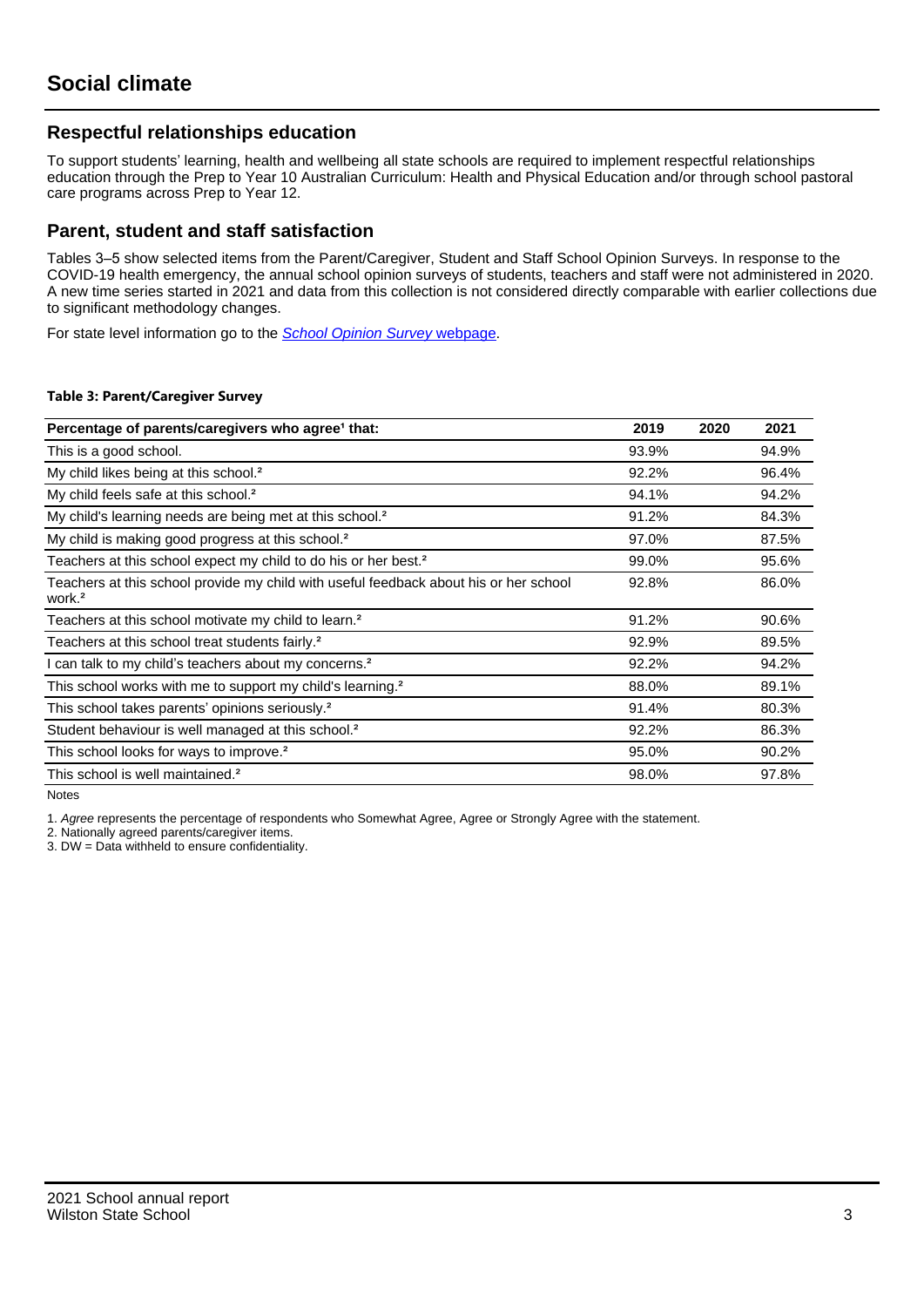#### **Table 4: Student Survey**

| Percentage of students who agree <sup>1</sup> that:                            | 2019   | 2020 | 2021  |
|--------------------------------------------------------------------------------|--------|------|-------|
| I like being at my school. <sup>2</sup>                                        | 95.8%  |      | 85.8% |
| I feel safe at my school. <sup>2</sup>                                         | 95.8%  |      | 87.4% |
| My teachers motivate me to learn. <sup>2</sup>                                 | 97.4%  |      | 90.0% |
| My teachers expect me to do my best. <sup>2</sup>                              | 100.0% |      | 94.1% |
| My teachers provide me with useful feedback about my school work. <sup>2</sup> | 94.1%  |      | 88.2% |
| Teachers at my school treat students fairly. <sup>2</sup>                      | 85.5%  |      | 78.2% |
| I can talk to my teachers about my concerns. <sup>2</sup>                      | 83.1%  |      | 74.1% |
| My school takes students' opinions seriously. <sup>2</sup>                     | 90.6%  |      | 70.6% |
| Student behaviour is well managed at my school. <sup>2</sup>                   | 79.7%  |      | 72.0% |
| My school looks for ways to improve. <sup>2</sup>                              | 97.5%  |      | 85.1% |
| My school is well maintained. <sup>2</sup>                                     | 95.7%  |      | 85.2% |
| My school gives me opportunities to do interesting things. <sup>2</sup>        | 97.4%  |      | 85.8% |

Notes

1. Agree represents the percentage of respondents who Somewhat Agree, Agree or Strongly Agree with the statement.

2. Nationally agreed student items.

3. DW = Data withheld to ensure confidentiality.

#### **Table 5: Staff Survey**

| Percentage of staff who agree <sup>1</sup> that:                                                            | 2019   | 2020 | 2021  |
|-------------------------------------------------------------------------------------------------------------|--------|------|-------|
| I feel confident embedding Aboriginal and Torres Strait Islander perspectives across the<br>learning areas. | 80.6%  |      | 89.7% |
| I enjoy working at this school. <sup>2</sup>                                                                | 87.2%  |      | 89.1% |
| I feel this school is a safe place in which to work. <sup>2</sup>                                           | 89.7%  |      | 92.1% |
| I receive useful feedback about my work at this school. <sup>2</sup>                                        | 87.2%  |      | 76.2% |
| Students are encouraged to do their best at this school. <sup>2</sup>                                       | 100.0% |      | 98.4% |
| Students are treated fairly at this school. <sup>2</sup>                                                    | 100.0% |      | 93.7% |
| Student behaviour is well managed at this school. <sup>2</sup>                                              | 92.3%  |      | 79.0% |
| Staff are well supported at this school. <sup>2</sup>                                                       | 84.2%  |      | 72.6% |
| This school takes staff opinions seriously. <sup>2</sup>                                                    | 65.8%  |      | 67.7% |
| This school looks for ways to improve. <sup>2</sup>                                                         | 94.4%  |      | 93.8% |
| This school is well maintained. <sup>2</sup>                                                                | 88.9%  |      | 90.6% |
| This school gives me opportunities to do interesting things. <sup>2</sup>                                   | 73.0%  |      | 76.2% |

Notes

1. Agree represents the percentage of respondents who Somewhat Agree, Agree or Strongly Agree with the statement.

2. Nationally agreed staff items.

3. DW = Data withheld to ensure confidentiality.

## **Description of how this school manages non-attendance**

Queensland state schools manage non-attendance in line with the Queensland Department of Education procedures: [Managing Student Absences and Enforcing Enrolment and Attendance at State Schools](https://ppr.qed.qld.gov.au/pp/managing-student-absences-and-enforcing-enrolment-and-attendance-at-state-schools-procedure); and [Roll Marking in State Schools,](https://ppr.qed.qld.gov.au/pp/roll-marking-in-state-schools-procedure) which outline processes for managing and recording student attendance and absenteeism.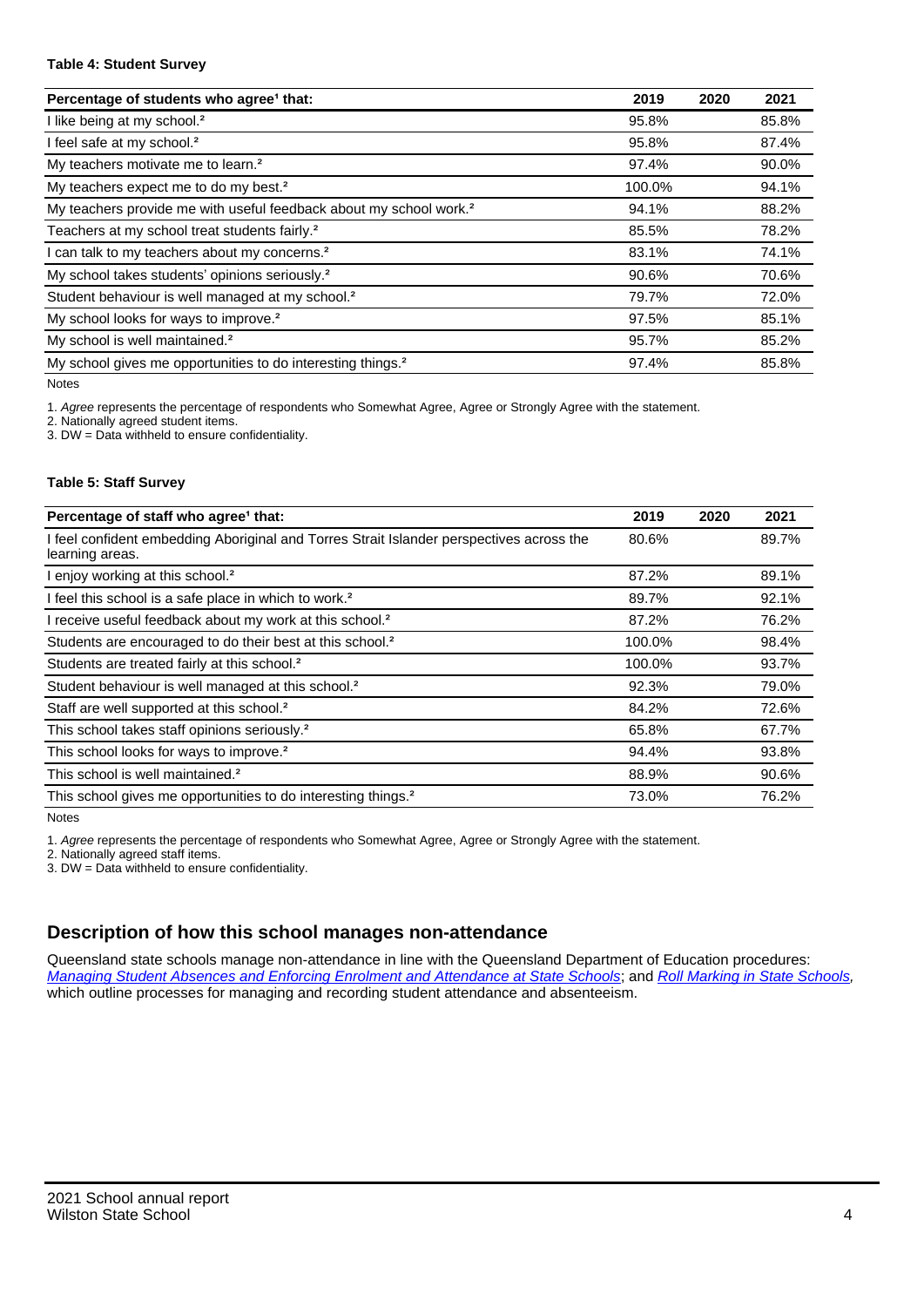## **School disciplinary absences**

#### **Table 6: Count of school disciplinary absences at this school**

| Type of school disciplinary absence | 2019 | 2020 | 2021 |
|-------------------------------------|------|------|------|
| Short suspension                    |      | 13   | 13   |
| Long suspension                     |      |      |      |
| Exclusion                           | O    |      |      |
| Total                               |      | 13   | 13   |

Notes

1. School disciplinary absence (SDA) data is a total of short suspensions (1–10 days), long suspensions (11–20 days), exclusions and cancellations. 2. The number of SDAs is not the number of students who received an SDA as one student may be suspended several times in a school year. Each time a student is suspended it is recorded as an additional SDA. The data does not reflect the outcomes of appeal decisions.

3. 2020 data was impacted by the COVID-19 health emergency. There were significantly fewer SDAs during the home-based learning period (the first five weeks of Term 2) compared to other years.

# **School funding**

## **School income broken down by funding source**

School income, reported by financial year accounting cycle using standardised national methodologies and broken down by funding source is available via the  $My$  School website.

#### **How to access our income details**

- 1. Click on the My School link <http://www.myschool.edu.au/>.
- 2. Enter the school name or suburb of the school you wish to search.

|  | Search by school name or suburb |  | <b>School sector</b> |  | $\sim$ and $\sim$ represents the set of $\sim$ | <b>State</b> |  |  |  |
|--|---------------------------------|--|----------------------|--|------------------------------------------------|--------------|--|--|--|
|--|---------------------------------|--|----------------------|--|------------------------------------------------|--------------|--|--|--|

3. Click on View School Profile to access the school's profile.



4. Click on Finances and select the appropriate year to view school financial information.

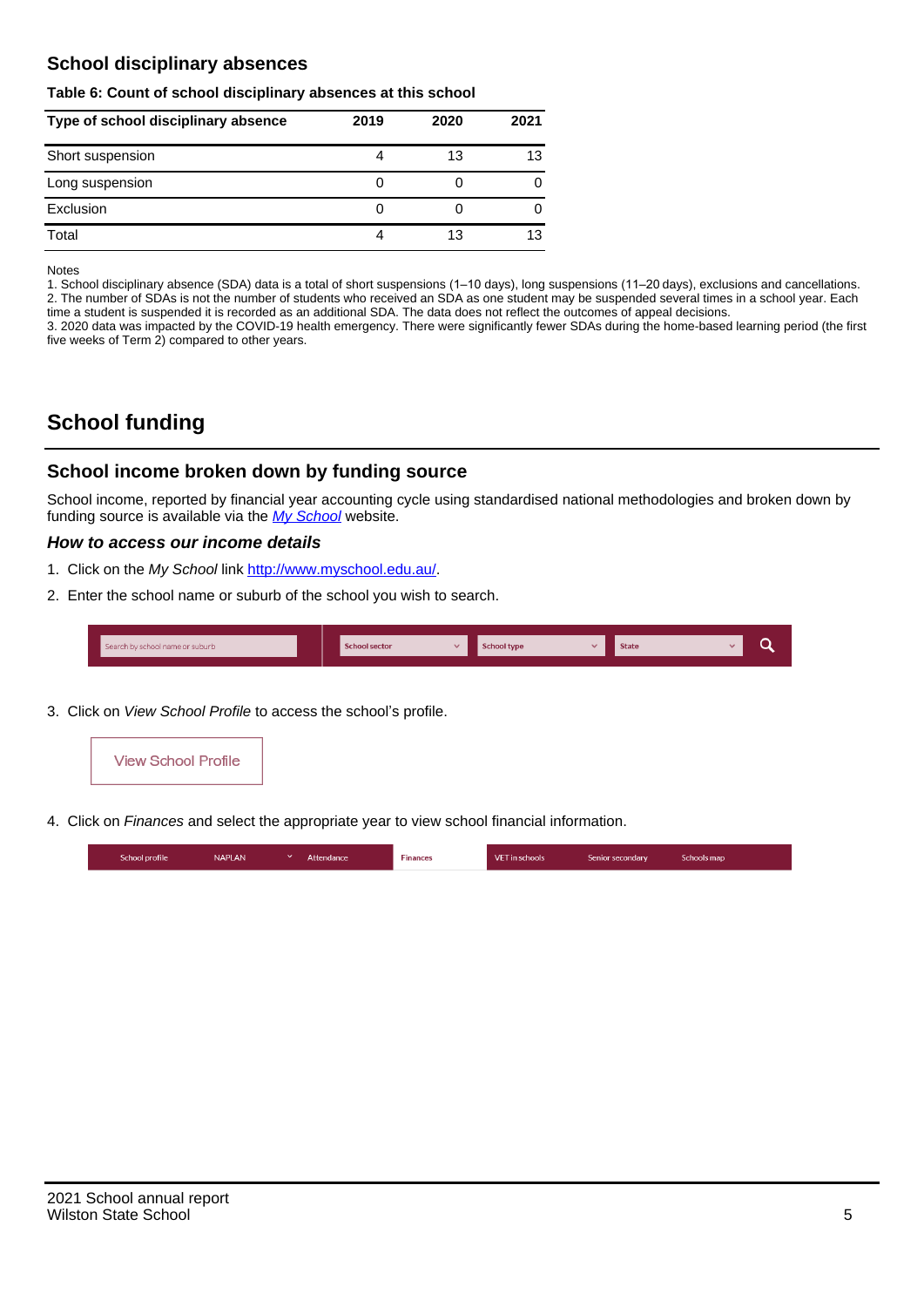## **Teacher standards and qualifications**

The Teacher registration eligibility requirements: Policy (p.1) states:

To be eligible for registration, a person must satisfy the Queensland College of Teachers (QCT) that they meet requirements regarding qualification and experience, or have otherwise met the requirements of the Australian Professional Standards for Teachers (APST). A person must also satisfy the QCT that they are suitable to teach and meet English language proficiency requirements. All these requirements are specified in the Act and the Education (Queensland College of Teachers) Regulation 2005 (the Regulation).

The qualifications required for teacher registration are successful completion of either -

- (a) a four-year initial teacher education program including teacher education studies of at least one year (e.g. a Bachelor of Education, or a double Bachelor degree in Science and Teaching) or
- (b) a one-year graduate initial teacher education program following a degree (e.g. a one-year Graduate Diploma of Education (Secondary) after a three-year Bachelor degree) or
- (c) another course of teacher education that the QCT is reasonably satisfied is the equivalent of (a) or (b). These are considered on a case-by-case basis.

For more information, please refer to the following link:

• <https://www.qct.edu.au/registration/qualifications>

# **Workforce composition**

## **Staff composition, including Indigenous staff**

#### **Table 7: Workforce composition for this school**

|                    |      | <b>Teaching staff</b> |      |      | Non-teaching staff |      |      | Indigenous staff |      |
|--------------------|------|-----------------------|------|------|--------------------|------|------|------------------|------|
| <b>Description</b> | 2019 | 2020                  | 2021 | 2019 | 2020               | 2021 | 2019 | 2020             | 2021 |
| Headcount          | 61   | 62                    | 64   | 32   | 30                 |      |      |                  |      |
| <b>FTE</b>         | 52   | 52                    | 53   | 19   | 19                 | 19   |      |                  |      |

Notes

1. Teaching staff includes school leaders.

2. Indigenous refers to Aboriginal and Torres Strait Islander people of Australia.

3. FTE = full-time equivalent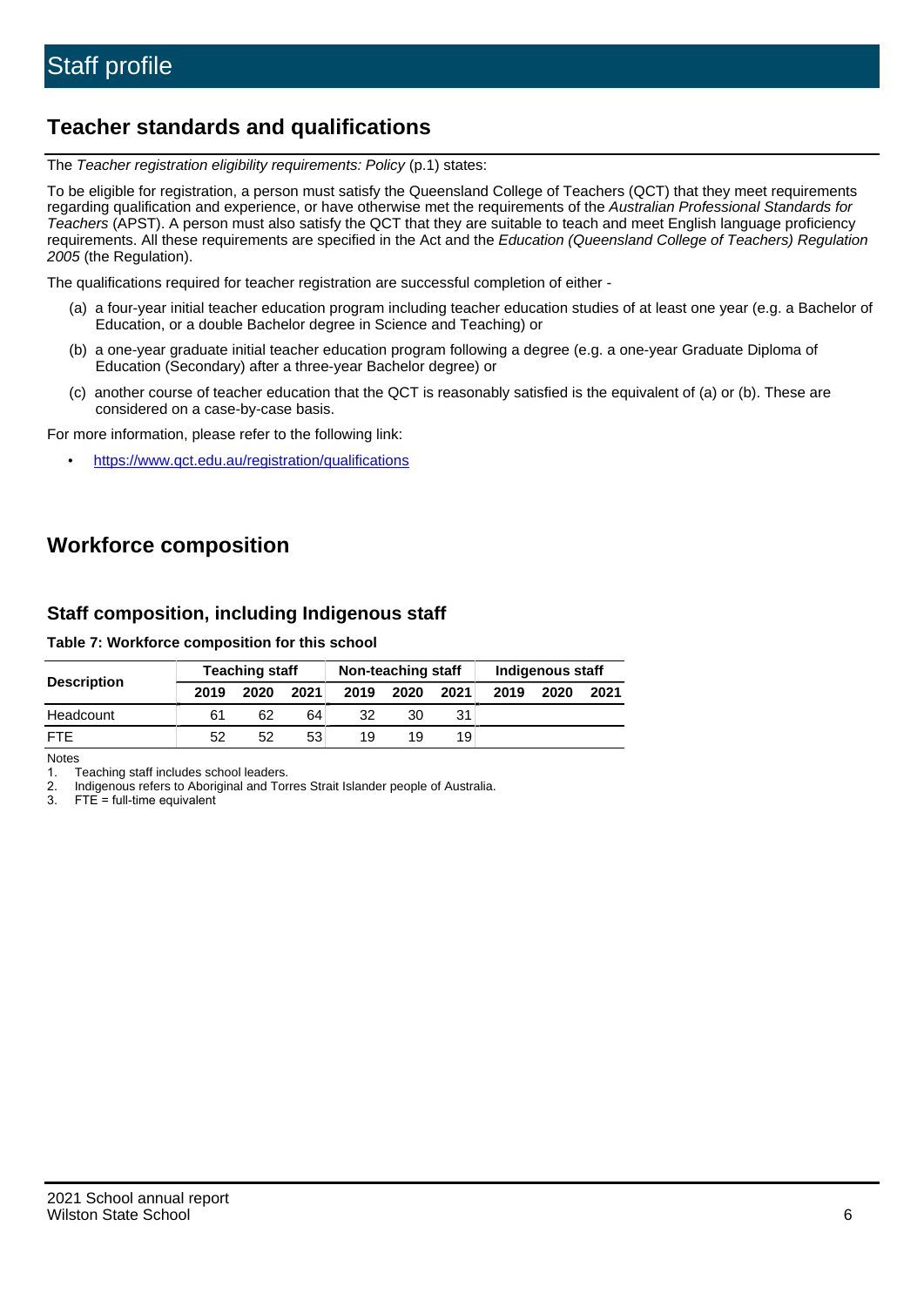# **Key student outcomes**

## **Student attendance**

Tables 8–9 show attendance rates at this school as percentages. In 2020, the COVID-19 health emergency affected student attendance in Queensland Government schools. Comparisons between 2020 and other years' attendance data should not be made.

#### **Table 8: Overall student attendance at this school**

| <b>Description</b>                                  | 2019 | 2020 | 2021 |
|-----------------------------------------------------|------|------|------|
| Overall attendance rate for students at this school | 95%  | 95%  | 95%  |

Notes

1. The attendance rate is the full- and part-time days attended as a percentage of enrolled school days.

2. Full-time students only.

#### **Table 9: Student attendance rates for each year level at this school**

| <b>Year Level</b> | 2019 | 2020 | 2021 |
|-------------------|------|------|------|
| Prep Year         | 95%  | 95%  | 96%  |
| Year <sub>1</sub> | 94%  | 94%  | 96%  |
| Year 2            | 95%  | 94%  | 95%  |
| Year 3            | 95%  | 95%  | 95%  |
| Year 4            | 96%  | 95%  | 95%  |
| Year 5            | 94%  | 95%  | 95%  |
| Year <sub>6</sub> | 94%  | 95%  | 94%  |

Notes

1. The attendance rate is the full- and part-time days attended as a percentage of enrolled school days.

2. Full-time students only.

3. DW = Data withheld to ensure confidentiality